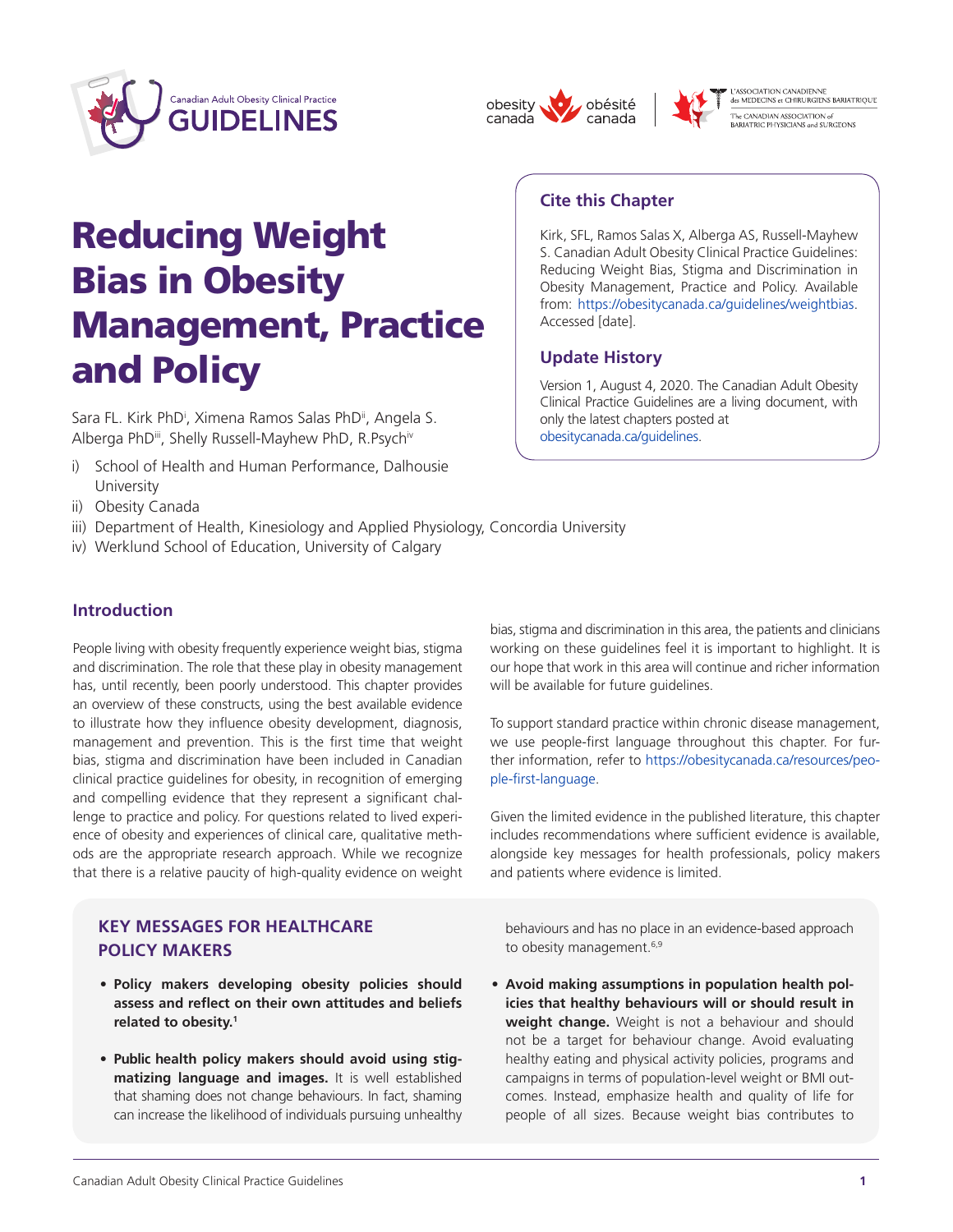health and social inequalities, advocate for and support people living with obesity. This includes supporting policy action to prevent weight bias and weight-based discrimination.<sup>6,9-14</sup>

- **• Policy makers should know that most people living with obesity have experienced weight bias or some form of weight-based discrimination.** Public health policy makers should consider weight bias and obesity stigma as added burdens on population health outcomes and develop interventions to address them. To avoid compounding the problem, we encourage policy makers to do no harm, and to develop people-centred policies that move beyond personal responsibility, recognize the complexity of obesity and promote health, dignity and respect, regardless of body weight or shape.
- **• Healthcare providers should ensure their clinical environment is accessible, safe and respectful to all patients regardless of their weight or size.** Make efforts to improve health and quality of life rather than solely focusing on obesity management. Ask permission before weighing someone, and never weigh people in front of others; instead, place weighing scales in private areas. Healthcare providers should consider how their office's physical space accommodates people of all sizes and ensure they have properly sized equipment (e.g., blood pressure cuffs, gowns, chairs, beds) ready in clinical rooms prior to patients arriving. Because weight bias impacts morbidity and mortality, advocate for and support people living with obesity. This includes action to create supportive healthcare environments and policies for people of all sizes.<sup>14</sup>

### **RECOMMENDATIONS**

- 1.Healthcare providers should assess their own attitudes and beliefs regarding obesity and consider how their attitudes and beliefs may influence care delivery (Level 1a; Grade A).<sup>1</sup>
- 2.Healthcare providers should recognize that internalized weight bias (bias towards oneself) in people living with obesity can affect behavioural and health outcomes (Level 2a; Grade B). $2-5$
- 3.Healthcare providers should avoid using judgmental words, (level 1A, grade A),<sup>6</sup> images (Level 2b, Grade B)<sup>6</sup> and practices (Level 2a, Grade B)<sup>7</sup> when working with patients living with obesity.
- 4. We recommend that healthcare providers avoid making assumptions that an ailment or complaint a patient presents with is related to their body weight (Level 3, Grade C).<sup>7,8</sup>

### **KEY MESSAGES FOR PEOPLE LIVING WITH OBESITY**

- • **Weight bias may affect quality of healthcare for individuals with obesity.** For example, weight bias may negatively affect health professionals' attitudes and behaviours toward individuals living with obesity.<sup>7,14</sup>
- • **Experiences of weight bias can harm your health and well-being.** Experiencing unequal treatment because of your size or weight, for example, is not acceptable. Talk to your healthcare provider about your experiences with weight bias. Speak up and support action to stop weightbased discrimination.<sup>15-17</sup>
- • **Talk to your healthcare provider about addressing internalized weight bias.** Bias can impact your behaviours and your health. Self-stigma and self-blame can be addressed through behavioural interventions, consistent with the principles of cognitive behaviour therapy and acceptance and [commitment therapy.2,18–22 \(See the Effective Psychological](https://obesitycanada.ca/guidelines/behavioural/)  and Behavioural Interventions for People Living with Obesity chapter for more information on these therapies.)
- • **Try focusing on improving healthy habits and quality of life rather than weight loss.** Weight is not a behaviour and should not be a target for behaviour change.<sup>23,24</sup>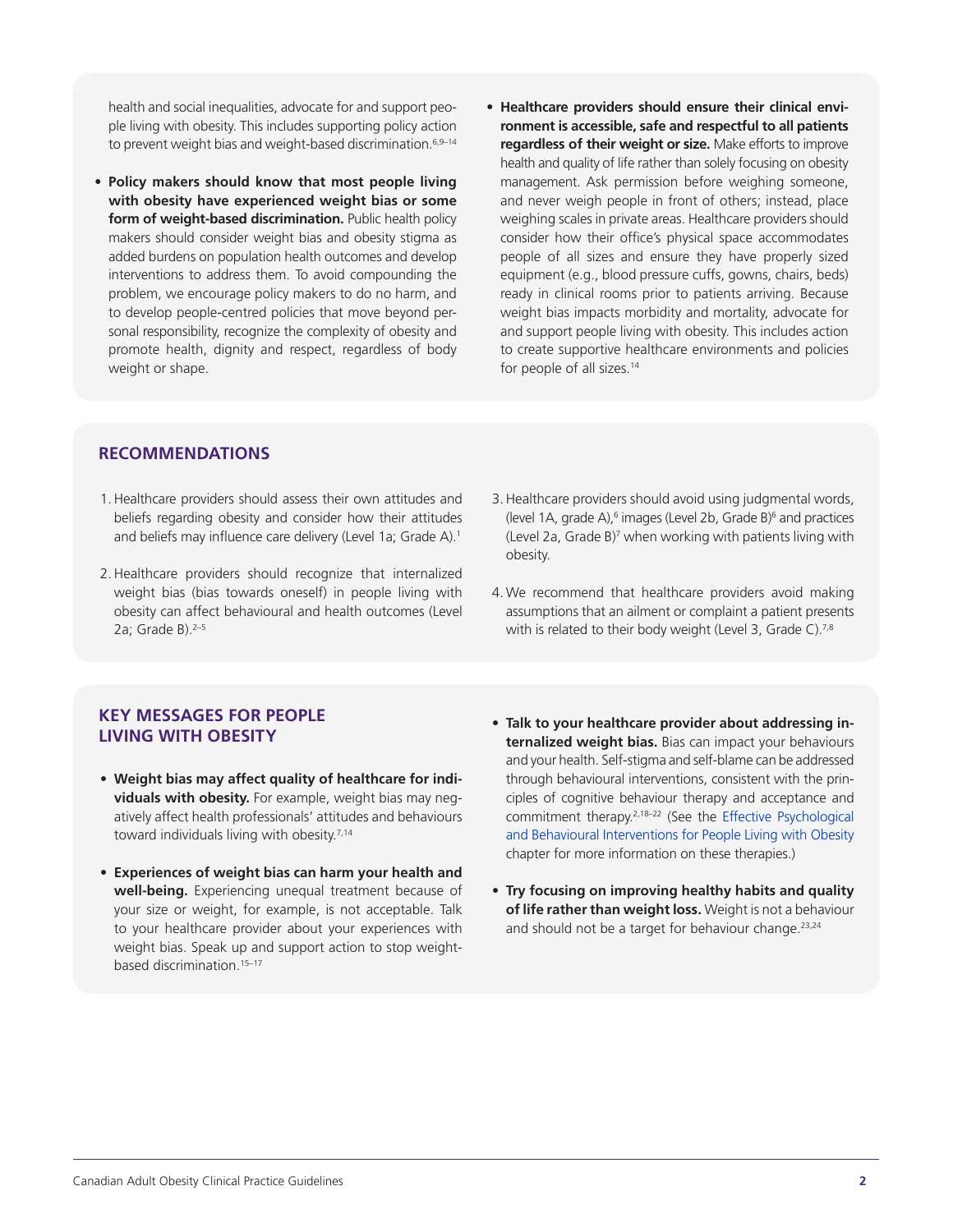## **What do we mean by the terms weight bias, stigma and discrimination?**

The terms weight bias, stigma and discrimination are often used interchangeably, but more accurately reflect a continuum, with weight bias describing the negative weight-related attitudes, beliefs, assumptions and judgments in society that are held about people living in large bodies. Weight bias can be expressed as explicit, implicit and internalized forms. Explicit weight bias is defined as having overtly negative attitudes toward people with obesity. Examples of explicit weight bias include assumptions that people living with obesity are lazy, unmotivated, lacking self-discipline or willpower, and noncompliant with medical treatment. Implicit weight bias is conceptualized as having unconscious negative attitudes toward people in large bodies. That is, implicit weight-biased attitudes are not acknowledged by those holding them but can nevertheless shape the way that people view and treat individuals living with obesity.

Internalized weight bias, or self-directed bias, is the extent to which individuals living with obesity endorse negative weight-biased beliefs about themselves. Internalized weight bias is already prevalent within the general population (44%), however individuals living with obesity are more likely to endorse such beliefs (52%).<sup>25</sup> People who have high weight bias internalization tend to believe that they deserve the negative attitudes or negative treatment they receive. This is exemplified by strongly supporting statements such as, *"I am less attractive than most other people because of my weight,"* or *"I feel anxious about being overweight because of what people might think of me."* Few studies have explored the relationship between obesity management and weight bias; in recent years, research has shown strong associations between internalized weight bias and mental health outcomes.<sup>26-29</sup> Internalized weight bias has been shown to have a negative impact on outcomes that have conventionally been associated with the management of obesity. For example, weight bias internalization has been associated with exercise avoidance and binge eating.4,20,30–40

Weight or obesity<sup>1</sup> stigma (we use the term weight stigma here, but the term obesity stigma is also often used in the literature) represents the manifestation of weight bias through harmful social stereotypes that are associated with people living with obesity. An example of weight or obesity stigma in the healthcare system is if health professionals believe that individuals with obesity are non-compliant with medical advice or treatment, and hence assume that obesity management strategies will not work. The existence of weight bias and stigma can, in turn, lead to weight discrimination, which is the unjust treatment of individuals because of their weight.41 Examples of unjust and inequitable treatment include but are not limited to health professionals spending less time, having more insensitive or rushed communications or establishing less emotional rapport with patients living with obesity. In extreme cases, weight-based discrimination can lead to patients being denied treatment or avoiding seeking help from the healthcare system.<sup>42-46</sup>

# **How prevalent are weight bias, stigma and discrimination?**

Weight bias and stigma are pervasive in our society. Approximately 40% of adults report a history of experiencing some form of weight bias or stigma.10 Weight bias has been documented among parents and families,<sup>47</sup> pre-adolescents and adolescent peers,<sup>48</sup> teachers,<sup>49</sup> employers and human resource professionals,<sup>50</sup> healthcare professionals<sup>48</sup> and even among individuals with obesity themselves.<sup>51</sup> Specifically, weight bias is prevalent among the general population, and has been found to be significantly greater than two other targets of bias that are common in modern society: homosexuality and Muslim faith.52 There is extensive literature documenting weight bias and stigma across a range of health professionals, including physicians, nurses, dietitians, psychologists and healthcare trainees.37 Weight bias has also been investigated among pre-service health promotion students.<sup>53</sup>

Weight discrimination manifests across multiple settings as noted above, the consequences of which are far reaching, as explained in the following section.

Weight/height discrimination has been found to have significantly increased between 1995–1996 and 2004–2006, from 7% to 12%.10 The prevalence of weight discrimination has increased by 66% over the past decade, and is comparable to rates of racial discrimination, especially among women.<sup>10,13</sup> The prevalence of perceived weight discrimination across life domains, such as employment, schools, healthcare and interpersonal relationships, ranges from 19.2% among individuals with Class I obesity (BMI 30–35 Kg/m<sup>2</sup>) to 41.8% among individuals with severe obesity (BMI > 35 Kg/m2 ).54

## **What are the consequences of weight bias, stigma and discrimination?**

Weight bias, stigma and discrimination can have several physical, psychological and psychosocial consequences. For example, a systematic review of 23 studies showed that there are many biopsychosocial consequences of weight or obesity stigma in treatment-seeking adults with overweight and obesity.<sup>55</sup> The following sections will describe how weight bias, stigma and discrimination can affect a person's physical and mental health, lead to avoidance of preventive healthcare, hinder obesity management efforts and increase overall morbidity and mortality.

### **Physical health consequences**

Like other forms of discrimination, including racism, weight discrimination is associated with increased risk for morbidity. There are physiological mechanisms that may contribute to this increased risk to physical health, such as increased chronic stress, which can increase cortisol levels, and oxidative stress independent of adiposity level.16,56 A systematic review of 33 studies found that weight or obesity stigma was positively associated with obesity, diabetes risk, cortisol level, oxidative stress level, C-reactive protein level, eating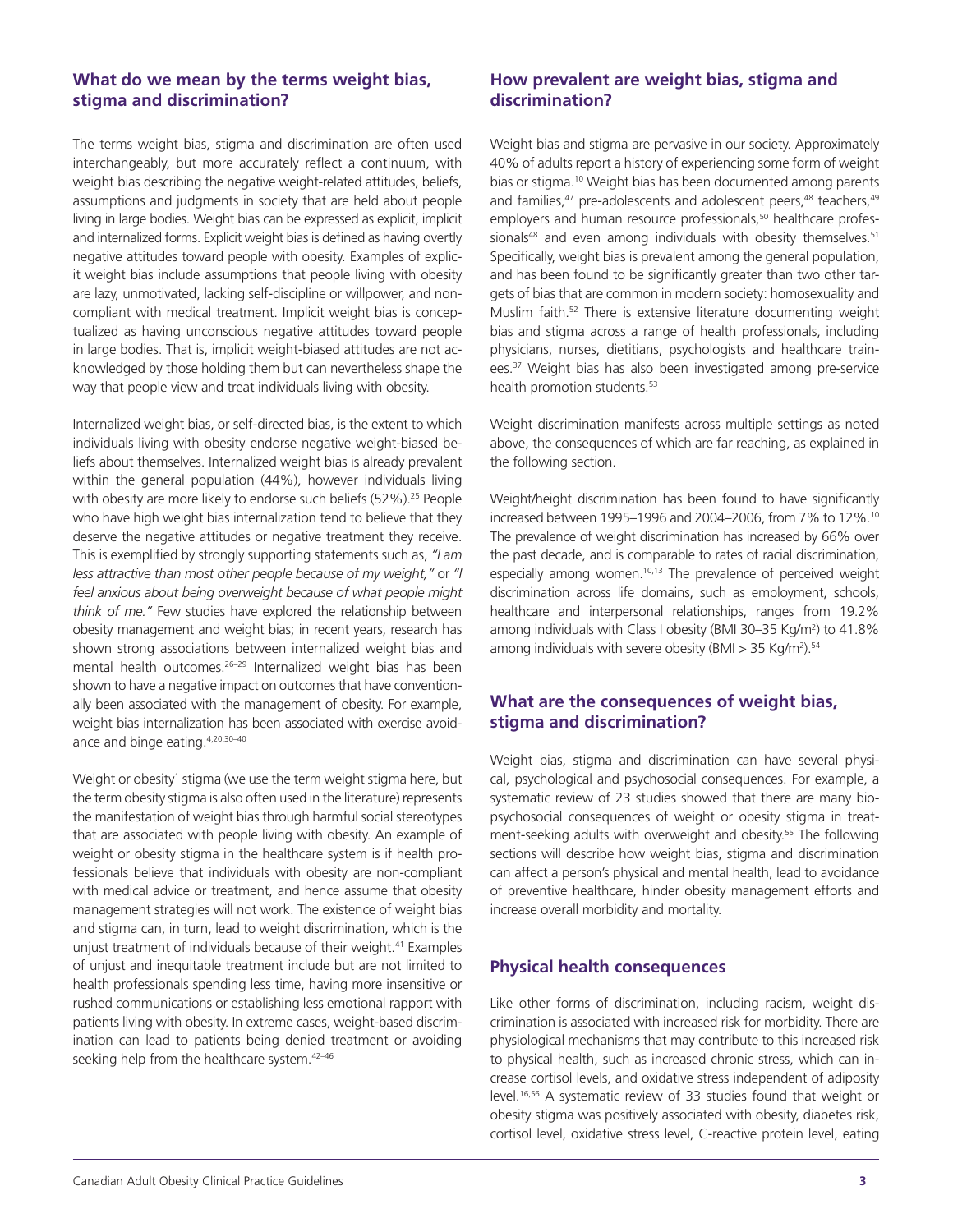disturbances, depression, anxiety, and body image dissatisfaction.<sup>57</sup> One longitudinal study has also shown that perceiving weight discrimination is associated with a 60% increase in mortality risk.<sup>58</sup> Indeed, the effect of weight-based discrimination was comparable to other established risk factors, such as smoking history and disease burden. It is not clear how weight discrimination contributes to mortality. Some theories link experiences of weight discrimination to behavioural risk factors such as sedentary lifestyles and increased food consumption as coping mechanisms.<sup>58</sup> Distress over obesity is heightened when people perceive themselves to have poorer health because of obesity-related conditions, such as chronic pain, osteoarthritis, and cardiovascular disease.59

There is some evidence that internalized weight bias mediates the relationship between weight or obesity stigma experiences and negative psychological outcomes.<sup>55</sup> Weight bias internalization may be associated with even poorer mental health outcomes than the perceived experience of weight bias.<sup>2</sup> In other words, believing oneself to be deserving of weight or obesity stigma may lead to worse psychological outcomes than the actual stigmatizing encounter itself.2 Furthermore, adults who internalize weight bias are more likely to binge eat. Coping mechanisms for individuals who experience weight discrimination are to engage in unhealthy behaviours. Weight discrimination also increases risk for obesity.<sup>15</sup>

#### **Mental health consequences**

It is well established that being a target for weight bias, stigma and discrimination is associated with negative mental health outcomes. Individuals living with obesity may face negative mental health impacts because of their weight status across multiple levels of their environment.<sup>60</sup> Global measures of mental health indicate that experiences of weight bias are associated with psychological distress in both treatment-seeking and community samples.<sup>55</sup> Psychosocial correlates of weight bias include medication non-adherence, anxiety, perceived stress, antisocial behaviour, substance use, coping strategies and social support.<sup>55</sup> Weight bias is also associated with greater body image disturbance.<sup>61</sup> In treatment-seeking adults with obesity, more internalized weight bias was associated with a stronger negative impact on body image.<sup>61</sup>

Experiencing weight or obesity stigma is associated with poorer psychological functioning in a sample of individuals seeking treatment for obesity.<sup>38</sup> Experiences of stigma also significantly and independently predict psychological concerns in obesity-treatment seeking individuals after controlling for BMI. Stigmatizing experiences, not only body weight, contribute to adverse mental health consequences in people living with obesity. In one study, the harmful effects of stigma experiences extended beyond psychological distress and morbidity of obesity to include an increased risk in all-cause mortality.58 In another study, individuals who perceived they had experienced weight stigma were almost 2.5 times more likely to experience mood or anxiety disorders than those who did not, even when accounting for standard risk factors for mental illness and measured BMI.<sup>62</sup>

Depression is associated with weight gain and individuals with obesity are at greater risk of depression, particularly those categorized with Class II and III obesity.<sup>63</sup> Emerging evidence suggests that perceived weight discrimination may be an explanation for this relationship, with particular evidence for middle-aged and older adults.54,63,64 In a treatment-seeking sample of 255 individuals with binge eating disorder, weight bias internalization was associated with poorer overall mental health scores, and depressive symptoms mediated this relationship.20

Stigma and discrimination are also seen as chronic stress conditions attributed to the additional stress that individuals from stigmatized groups are exposed to daily as a result of their position in society.12 Chronic stress has a significant impact on mental health and discrimination-specific stressors should be considered in intervention approaches.<sup>65</sup> One study showed that overvaluation of shape and weight mediated the relationship between self-esteem and weight bias internalization in a sample of individuals with overweight/obesity and diagnosed binge eating disorder.<sup>66</sup>

### **Population and public health consequences**

Weight bias can have social and economic consequences for individuals living with obesity, such as inequities in interpersonal relationships and fewer opportunities for education and employment.14,58,67–69 A fundamental driver of weight bias is a lack of public understanding of the complex and multi-faceted nature of obesity. When the science about the complexity of obesity is not communicated to the public, it can lead to an oversimplification of obesity. For example, public health strategies that focus on obesity as an issue of unhealthy eating and physical inactivity, and ignore biological, genetic, environmental and societal contributors of obesity, can contribute to the oversimplification of the disease and to a lack of public understanding of the disease.

This can lead to inaccurate social narratives that obesity is a self-inflicted choice and that it is only up to individuals with obesity to address their own obesity. This lack of understanding, in turn, can lead to people experiencing weight bias and stigma. Public health research has identified a need to:

- Change the public health obesity narrative to align with current scientific and medical understanding of obesity as a chronic disease; and
- Develop comprehensive obesity strategies that reflect patient experiences may prevent further stigmatization of obesity.<sup>70</sup>

Furthermore, stigma has an independent impact on population health inequalities.<sup>12</sup> As such, weight bias and obesity stigma should be considered as key social determinants of health.<sup>14,71</sup>

Studies have also explored how weight bias may reveal itself through public health campaigns.<sup>11</sup> Public health strategies that emphasize the duty and responsibility of individuals to make healthy choices can end up blaming or punishing those who make unhealthy or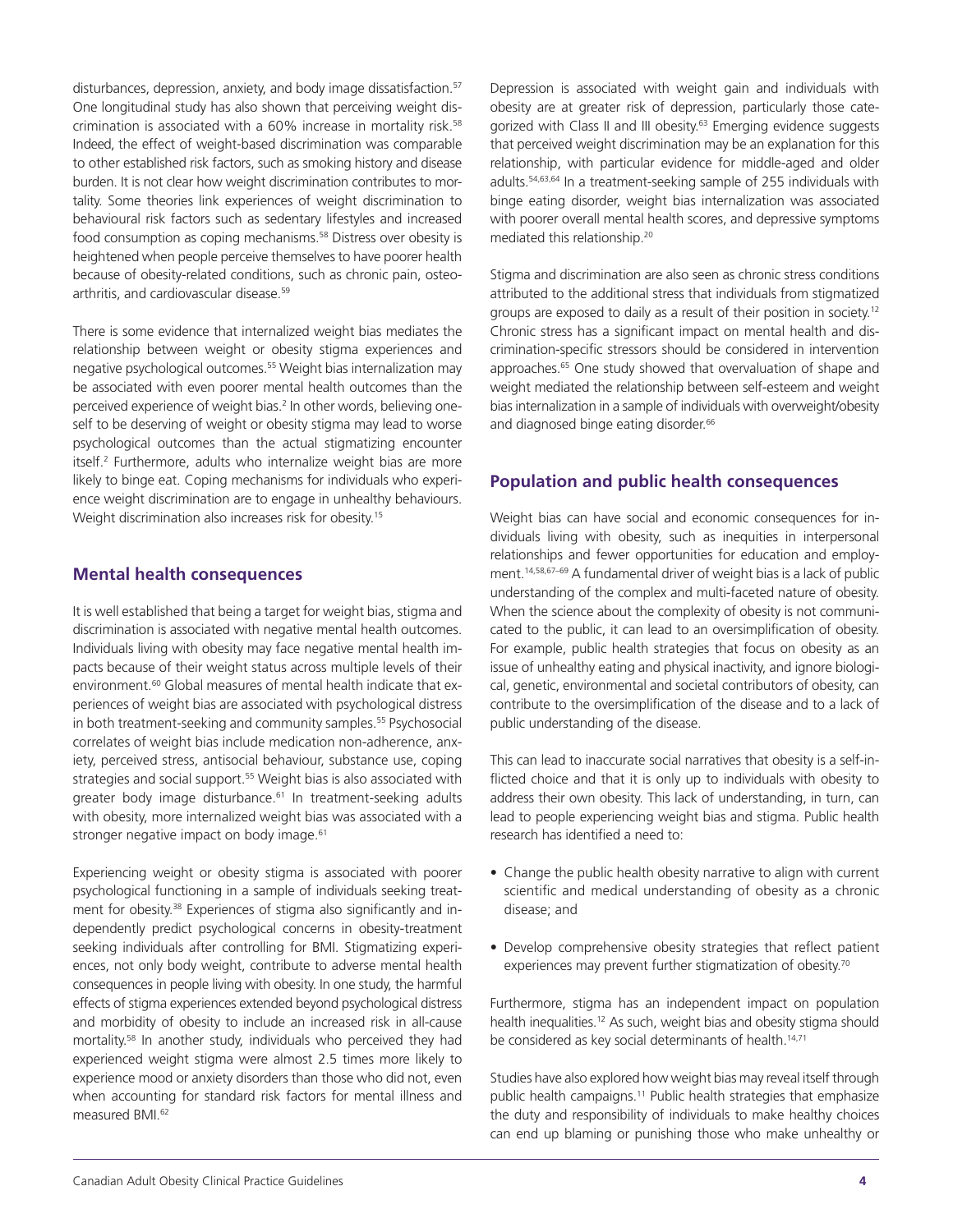contested choices.72 Individuals with obesity perceive obesity public health messages as overly simplistic, disempowering and stigmatizing.<sup>6,73</sup> Public health campaigns that promote negative attitudes and stereotypes toward people with obesity, stigmatize youth with obesity or blame parents of children with overweight are not only ineffective in motivating behaviour change but also end up labelling and stigmatizing individuals further.

Two recent critical analyses of Canadian obesity prevention policies highlight how a focus on individual behaviours, rather than a population approach that addresses social determinants of health, can contribute to weight bias and stigma. The first, by Ramos Salas et al., identified five prevailing narratives that may contribute to weight bias:

- 1) Childhood obesity threatens the health of future generations and must be prevented;
- 2) Obesity can be prevented solely through healthy eating and physical activity;
- 3) Obesity is an individual behaviour problem;
- 4) Achieving a healthy body weight should be a population health target; and
- 5) Obesity is risk factor for other chronic diseases not a disease in itself.70

The second analysis, by Alberga et al., also noted that a Canadian federal report on obesity used aggressive framing and disrespectful terminology with a strong focus on individual behaviours.<sup>74</sup> The authors stated that this may be contributing to weight stigma and recommended that future Canadian policies, reports and campaigns address fundamental social determinants of health.<sup>70,74</sup>

# **Consequences to engagement in primary healthcare**

Weight bias in healthcare settings can reduce the quality of care for patients living with obesity.<sup>74</sup> It is established through consistent evidence across a number of studies that healthcare professionals endorse weight bias and stigma about patients living with obesity.<sup>37,48,53</sup> There is also strong evidence that patients with obesity perceive biased treatment in healthcare and that these perceptions may influence patient engagement in primary healthcare services.<sup>75</sup> Patients have reported patronizing and disrespectful treatment from their primary care providers, as well as poor communication and blaming most health issues on excess weight.<sup>74</sup>

Furthermore, there is substantial documented data that weight bias may negatively affect healthcare professionals' obesity management practices.<sup>14</sup> This evidence suggests that patients with obesity are vulnerable to weight bias in healthcare settings, which may impact morbidity and mortality. For example, existing evidence suggests that healthcare professionals may be spending inadequate time

with patients with obesity.<sup>76,77</sup> Patients who experience weight bias in healthcare settings may delay or forgo essential preventive care, like breast, cervical and colorectal cancer screening, for fear of receiving disrespectful treatment and negative attitudes from providers.5,11,14,42,46,78 They may also engage in "doctor shopping" to find a more respectful healthcare provider.<sup>18,79,80</sup> Patients report being embarrassed about being weighed,78,81 receiving unsolicited advice to lose weight and a lack of equipment (e.g. gowns and exam tables too small to be functional).78,82–84 Importantly, and contrary to popular belief, weight bias, stigma and discrimination do not encourage positive behaviour change, as noted in the above sections on the physical and mental health consequences of these issues.

# **How do we reduce weight bias, stigma and discrimination in healthcare settings?**

International organizations such as the American Academy of Pediatrics and the British Psychological Society (British Psychological Association, 2019) have published policy statements with recommendations for healthcare professionals to reduce weight stigma in clinical practice.<sup>85</sup> Obesity Canada is also working with many national health professional associations to recognize that weight bias, stigma and discrimination should be addressed seriously by all health professionals.

Key to reducing weight bias, stigma and discrimination in healthcare settings is for health professionals to be aware of their own attitudes and behaviours toward individuals living with obesity. As noted above, health professionals providing support for obesity management should acknowledge that weight bias is prevalent among health professionals, and that they are not immune to it themselves. They should be willing to reflect on if/how weight bias affects their own attitudes and behaviours toward patients who are living with obesity. This can be achieved by completing a self-assess-ment tool such as the [Implicit Association Test,](https://implicit.harvard.edu/implicit/) for weight bias.<sup>86</sup>

Given that weight bias is established early, usually before health professionals start their professional training, there is a need for systematic education on weight bias and stigma in all health professional training programs. All professional health disciplines should therefore include weight bias sensitivity training in their curricula.

Because internalized weight bias can have negative impacts on health-related outcomes, it is also important that health professionals assess their patients for internalized weight bias. This can be accomplished through sensitive questioning/dialogue (e.g., "Can you share with me if or how your weight affects your perception of yourself?/motivational interviewing).<sup>85</sup> Coping strategies to address internalized weight bias should be incorporated into behavioural interventions, consistent with the principles of cognitive behavioural [therapy and acceptance and commitment therapy. \(See the Effec](www.obesitycanada.ca/guidelines/behavioural)tive Psychological Behavioural Interventions for People Living with Obesity chapter for more information on these therapies).

Reviews of weight bias reduction interventions have shown that one approach is not sufficient to reduce weight bias among health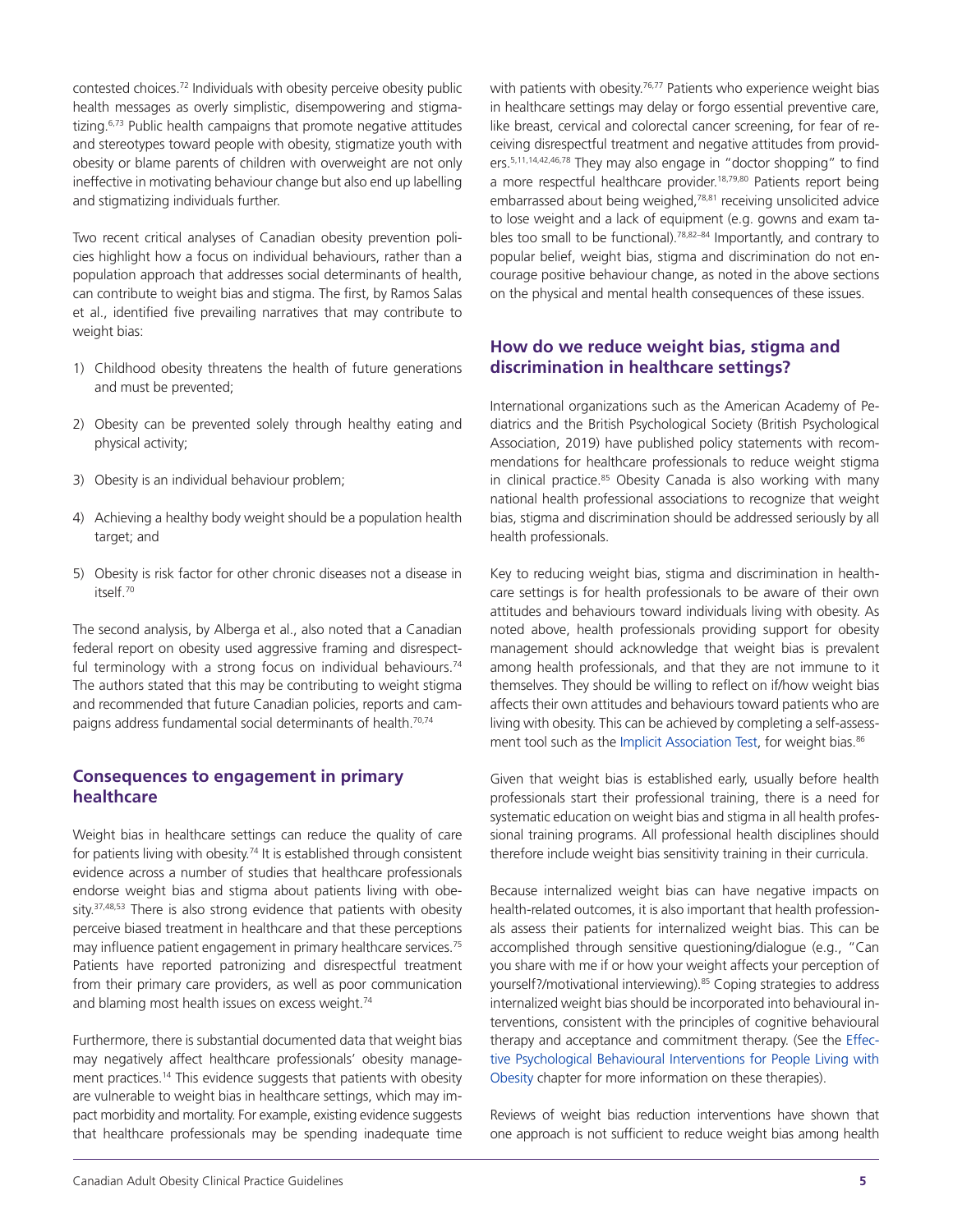professionals.<sup>1,67,87</sup> These reviews highlight the importance of moving beyond awareness and information provision to raising skills and competencies in health professionals and advocating change in social norms and ideologies about body weight. A systematic review of 17 weight bias reduction interventions among health student trainees and practicing health professionals identified four key components to help decrease weight bias among health professionals:

- Present facts about uncontrollable and non-modifiable causes of obesity (i.e. genetics, biology, environment, socio-cultural influences, and social determinants of health);
- Provide positive contact with patients living with obesity to evoke empathy (i.e. include the patient voice);
- • Include empathic obesity experts as peer-modelling health professionals; and
- Repeat exposure with patients living with obesity over the long-term.<sup>87</sup>

Promising strategies to reduce stigma in the healthcare setting include:

- Improving provider attitudes about patients with obesity and/or reducing the likelihood that negative attitudes influence provider behaviour;
- Altering the clinic environment or procedures to create a setting where patients with obesity feel accepted and less threatened; and
- Empowering patients to cope with stigmatizing situations and attain high-quality healthcare.<sup>88</sup>

### **Gaps in our knowledge: questions for future research**

Because of the evidence about the negative physical, psychological and social consequences of weight bias noted in this chapter, internalized weight bias is an important consideration for weight bias reduction strategies in healthcare. For example, individuals with higher internalized weight bias report less weight loss, lower physical activity levels, higher caloric intake, greater disordered eating behaviours<sup>35</sup> and even greater cardiometabolic risk.<sup>89</sup> There is therefore a need for more research to better understand, and more effectively assess and reduce, internalized weight bias.

This is perhaps because behaviour change interventions may not be maximizing their potential benefits by ignoring internalized weight bias. Health professionals are advised to address internalized weight bias within any obesity management strategy (i.e., self-compassion as a resource;<sup>19</sup> inducing empathy and influencing controllability attributions;1 and careful and considered use of language and terminology).<sup>18</sup>

Finally, a great deal more research is needed to understand the impact of weight bias, stigma and discrimination on care for people with obesity. There is a need for more research, beyond convenience or treatment-seeking groups, towards replication with more generalizable populations. The development and testing of novel interventions are also needed to reduce weight bias, or its impact on behaviour, in medical trainees, practicing physicians, other health professionals, and other staff members of health organizations.

Downloaded from: https://obesitycanada.ca/guidelines/weightbias

This work is licensed under a Creative Commons Attribution-NonCommercial-NoDerivatives 4.0 International License (CC BY-NC-ND 4.0). For reprint and all other inquiries please contact guidelines@obesitynetwork.ca / +1-(780)-492-8361.

The summary of the Canadian Adult Obesity Clinical Practice Guidelines is published in the [Canadian Medical Association Journal,](https://www.cmaj.ca/lookup/doi/10.1503/cmaj.191707) and contains information on the full methodology, management of authors' competing interests, a brief overview of all recommendations and other details. More detailed guideline chapters are published on the Obesity Canada website at www.obesitycanada.ca/guidelines.

#### **Correspondence:**

guidelines@obesitynetwork.ca

#### **References**

- RLee M, Ata RN, Brannick MT. Malleability of weight-biased attitudes and beliefs: A meta-analysis of weight bias reduction interventions. Body Image. 2014;11(3):251-259. doi:10.1016/j.bodyim.2014.03.003
- 2. Pearl RL, Puhl RM. The distinct effects of internalizing weight bias: An experimental study. Body Image. 2016;17:38-42. doi:10.1016/j.bodyim.2016.02.002
- 3. Murakami JM, Latner JD. Weight acceptance versus body dissatisfaction: Effects on stigma, perceived self-esteem, and perceived psychopathology. Eat Behav. 2015;19:163-167. doi:10.1016/j.eatbeh.2015.09.010
- 4. Mensinger JL, Calogero RM, Tylka TL. Internalized weight stigma moderates eating behavior outcomes in women with high BMI participating in a healthy living program. Appetite. 2016;102:32-43. doi:10.1016/j.appet.2016.01.033
- 5. Olson CL, Schumaker HD, Yawn BP. Overweight women delay medical care. Arch Fam Med. 1994;3(10):888-892. doi:10.1001/archfami.3.10.888
- 6. Puhl R, Luedicke J, Lee Peterson J. Public reactions to obesity-related health campaigns: A randomized controlled trial. Am J Prev Med. 2013;45(1):36-48. doi:10.1016/j.amepre.2013.02.010
- 7. Alberga AS, Edache IY, Forhan M, Russell-Mayhew S. Weight bias and health care utilization: A scoping review. Prim Health Care Res Dev. 2019;20(e116):1- 14. doi:10.1017/s1463423619000227
- 8. Kirk SFL, Price SL, Penney TL, et al. Blame, shame, and lack of support: A multilevel study on obesity management. Qual Health Res. 2014;24(6):790-800. doi:10.1177/1049732314529667
- 9. Shentow-Bewsh R, Keating L, Mills JS. Effects of anti-obesity messages on women's body image and eating behaviour. Eat Behav. 2016;20:48-56. doi:10.1016/j.eatbeh.2015.11.012
- 10. Andreyeva T, Puhl RM, Brownell KD. Changes in perceived weight discrimination among Americans, 1995-1996 through 2004-2006. Obesity. 2008;16(5):1129- 1134. doi:10.1038/oby.2008.35
- 11. Puhl R, Peterson JL, Luedicke J. Fighting obesity or obese persons? Public perceptions of obesity-related health messages. Int J Obes. 2013;37(6):774-782. doi:10.1038/ijo.2012.156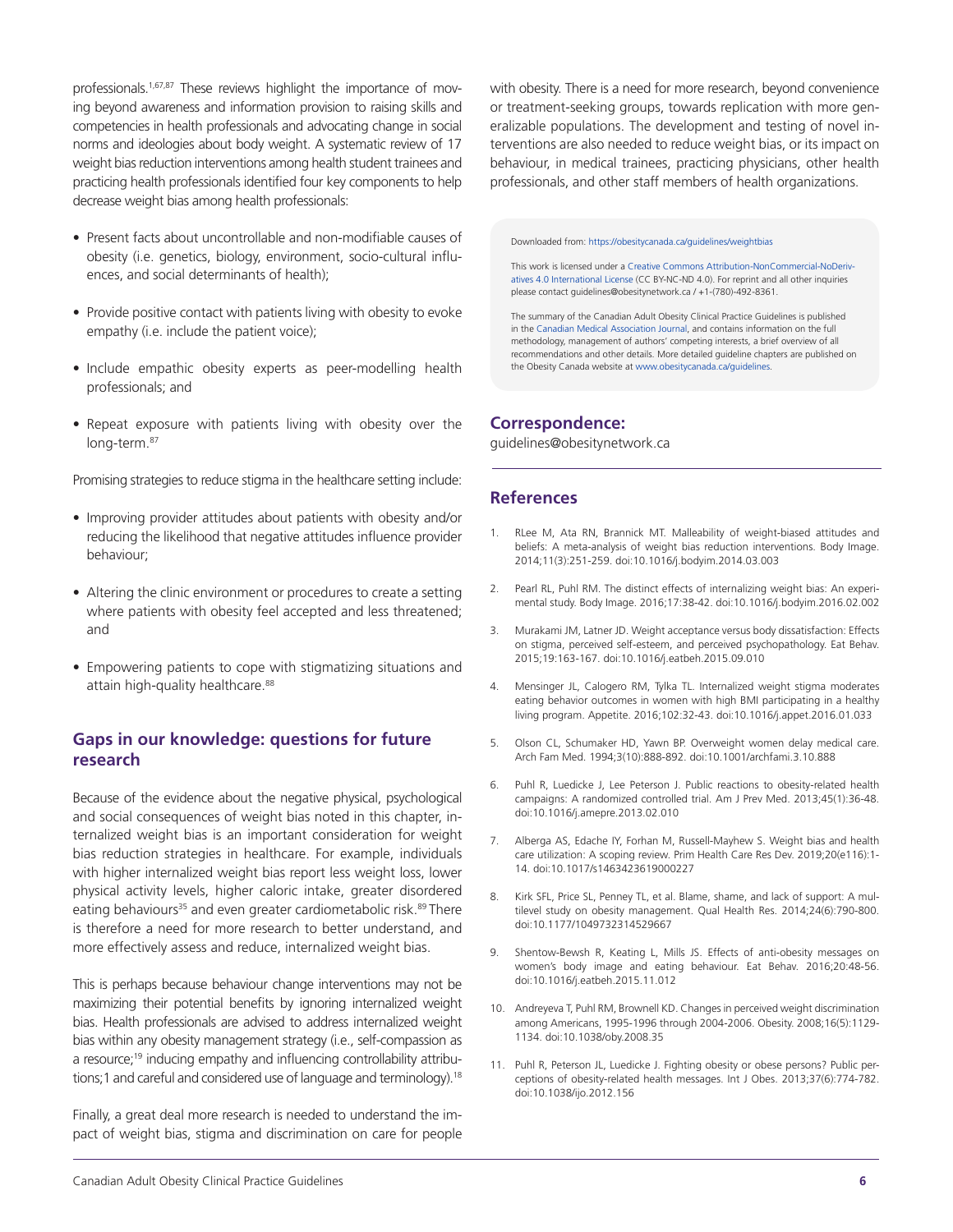- 12. Hatzenbuehler ML, Phelan JC, Link BG. Stigma as a fundamental cause of population health inequalities. Am J Public Health. 2013;103(5):813-821. doi:10.2105/AJPH.2012.301069
- 13. Puhl RM, Andreyeva T, Brownell KD. Perceptions of weight discrimination: Prevalence and comparison to race and gender discrimination in America. Int J Obes. 2008;32(6):992-1000. doi:10.1038/ijo.2008.22
- 14. Puhl RM, Heuer CA. The stigma of obesity: A review and update. Obesity. 2009;17(5):941-964. doi:10.1038/oby.2008.636
- 15. Sutin AR, Terracciano A. Perceived weight discrimination and obesity. PLoS One. 2013;8(7):e70048. doi:10.1371/journal.pone.0070048
- 16. Himmelstein MS, Incollingo Belsky AC, Tomiyama AJ. The weight of stigma: Cortisol reactivity to manipulated weight stigma. Obesity. 2015;23(2):368-374. doi:10.1002/oby.20959
- 17. Farhangi MA, Emam-Alizadeh M, Hamedi F, Jahangiry L. Weight self-stigma and its association with quality of life and psychological distress among overweight and obese women. Eat Weight Disord. 2017;22(3):451-456. doi:10.1007/ s40519-016-0288-2
- 18. Puhl R, Peterson JL, Luedicke J. Motivating or stigmatizing? Public perceptions of weight-related language used by health providers. Int J Obes. 2013;37(4):612- 619. doi:10.1038/ijo.2012.110
- 19. Hilbert A, Braehler E, Haeuser W, Zenger M. Weight bias internalization, core self-evaluation, and health in overweight and obese persons. Obesity. 2014;22(1):79-85. doi:10.1002/oby.20561
- 20. Pearl RL, White MA, Grilo CM. Weight bias internalization, depression, and self-reported health among overweight binge eating disorder patients. Obesity. 2014;22(5):E142-E148. doi:10.1002/oby.20617
- 21. Carels RA, Young KM, Wott CB, et al. Internalized weight stigma and its ideological correlates among weight loss treatment seeking adults. Eat Weight Disord. 2009;14(2-3):e92–e97. doi:10.1007/BF03327805
- 22. Westermann S, Rief W, Euteneuer F, Kohlmann S. Social exclusion and shame in obesity. Eat Behav. 2015;17:74-76. doi:10.1016/j.eatbeh.2015.01.001
- 23. Hilbert A, Braehler E, Schmidt R, Lowe B, Hauser W, Zenger M. Self-compassion as a resource in the self-stigma process of overweight and obese individuals. Obes Facts. 2015;8(5):293-301. doi:10.1159/000438681
- 24. Himmelstein MS, Puhl RM, Quinn DM. Weight stigma and health: The mediating role of coping responses. Heal Psychol. 2018;37(2):139–147. doi:10.1037/ hea0000575
- 25. Puhl RM, Himmelstein MS, Quinn DM. Internalizing weight stigma: Prevalence and sociodemographic considerations in US adults. Obesity. 2018;26(1):167- 175. doi:10.1002/oby.22029
- 26. Pearl RL, Puhl RM. Weight bias internalization and health: A systematic review. Obes Rev. 2018;19(8):1141-1163. doi:10.1111/obr.12701
- 27. Lillis J, Thomas JG, Levin ME, Wing RR. Self-stigma and weight loss: The impact of fear of being stigmatized. J Health Psychol. 2017;00(0):1359105317739101. doi:10.1177/1359105317739101
- 28. Pearl RL, Wadden TA, Chao AM, et al. Weight bias internalization and longterm weight loss in patients with obesity. Ann Behav Med. 2019;53(8):782- 787. doi:10.1093/abm/kay084
- 29. Olson KL, Lillis J, Thomas JG, Wing RR. Prospective evaluation of internalized weight bias and weight change among successful weight-loss maintainers. Obesity. 2018;26(12):1888-1892. doi:10.1002/oby.22283
- 30. Puhl RM, Moss-Racusin CA, Schwartz MB. Internalization of weight bias: Implications for binge eating and emotional well-being. Obesity. 2007;15(1):19-23. doi:10.1038/oby.2007.521
- 31. Schmalz DL, Colistra CM. Obesity stigma as a barrier to healthy eating behavior. Top Clin Nutr. 2016;31(1):86-94. doi:10.1097/TIN.0000000000000060
- 32. Almeida L, Savoy S, Boxer P. The role of weight stigmatization in cumulative risk for binge eating. J Clin Psychol. 2011;67(3):278-292. doi:10.1002/jclp.20749
- 33. Schvey NA, Puhl RM, Brownell KD. The impact of weight stigma on caloric consumption. Obesity. 2011;19(10):1957-1962. doi:10.1038/oby.2011.204
- 34. Pearl RL, Dovidio JF, Puhl RM, Brownell KD. Exposure to weight-stigmatizing media: Effects on exercise intentions, motivation, and behavior. J Health Commun. 2015;20(9):1004-1013. doi:10.1080/10810730.2015.1018601
- 35. Nolan LJ, Eshleman A. Paved with good intentions: Paradoxical eating responses to weight stigma. Appetite. 2016;102:15-24. doi:10.1016/j.appet.2016.01.027
- 36. Vartanian LR, Novak SA. Internalized societal attitudes moderate the impact of weight stigma on avoidance of exercise. Obesity. 2011;19(4):757-762. doi:10.1038/oby.2010.234
- 37. Pearl RL. Weight bias and stigma: Public health implications and structural solutions. Soc Issues Policy Rev. 2018;12(1):146-182. doi:10.1111/sipr.12043
- 38. Ashmore JA, Friedman KE, Reichmann SK, Musante GJ. Weight-based stigmatization, psychological distress, & binge eating behavior among obese treatment-seeking adults. Eat Behav. 2008;9(2):203-209. doi:10.1016/j.eatbeh.2007.09.006
- 39. Pearl RL, Puhl RM, Dovidio JF. Differential effects of weight bias experiences and internalization on exercise among women with overweight and obesity. J Health Psychol. 2015;20(12):1626-1632. doi:10.1177/1359105313520338
- 40. Vartanian LR, Shaprow JG. Effects of weight stigma on exercise motivation and behavior: A preliminary investigation among college-aged females. J Health Psychol. 2008;13(1):131-138. doi:10.1177/1359105307084318
- 41. Puhl RM, Latner JD, O'Brien KS, Luedicke J, Danielsdottir S, Salas XR. Potential policies and laws to prohibit weight discrimination: Public views from 4 countries. Milbank Q. 2015;93(4):691-731. doi:10.1111/1468-0009.12162
- 42. Drury CAA, Louis M. Exploring the association between body weight, stigma of obesity, and health care avoidance. J Am Acad Nurse Pract. 2002;14(12):554- 561. doi:10.1111/j.1745-7599.2002.tb00089.x
- 43. Gudzune KA, Bennett WL, Cooper LA, Bleich SN. Patients who feel judged about their weight have lower trust in their primary care providers. Patient Educ Couns. 2014;97(1):128-131. doi:10.1016/j.pec.2014.06.019
- 44. Gudzune KA, Beach MC, Roter DL, Cooper LA. Physicians build less rapport with obese patients. Obesity. 2013;21(10):2146-2152. doi:10.1002/oby.20384
- 45. Aldrich T, Hackley B. The impact of obesity on gynecologic cancer screening: An integrative literature review. J Midwifery Womens Health. 2010;55(4):344-356. doi:10.1016/j.jmwh.2009.10.001
- 46. Russell N, Carryer J. Living large: The experiences of large-bodied women when accessing general practice services. J Prim Health Care. 2013;5(3):199-205. doi:10.1071/hc13199
- 47. Puhl RM, Moss-Racusin CA, Schwartz MB, Brownell KD. Weight stigmatization and bias reduction: Perspectives of overweight and obese adults. Health Educ Res. 2008;23(2):347-358. doi:10.1093/her/cym052
- 48. Teachman BA, Brownell KD. Implicit anti-fat bias among health professionals: Is anyone immune? Int J Obes. 2001;25(10):1525-1531. doi:10.1038/ sj.ijo.0801745
- 49. Cameron E. Challenging "size matters" messages: An exploration of the experiences of critical obesity scholars in higher education. Can J High Educ. 2016;46(2):111-126.
- 50. Rudolph CW, Wells CL, Weller MD, Baltes BB. A meta-analysis of empirical studies of weight-based bias in the workplace. J Vocat Behav. 2009;74(1):1-10. doi:10.1016/j.jvb.2008.09.008
- 51. Ratcliffe D, Ellison N. Obesity and internalized weight stigma: A formulation model for an emerging psychological problem. Behav Cogn Psychother. 2015;43(2):239-252. doi:10.1017/S1352465813000763